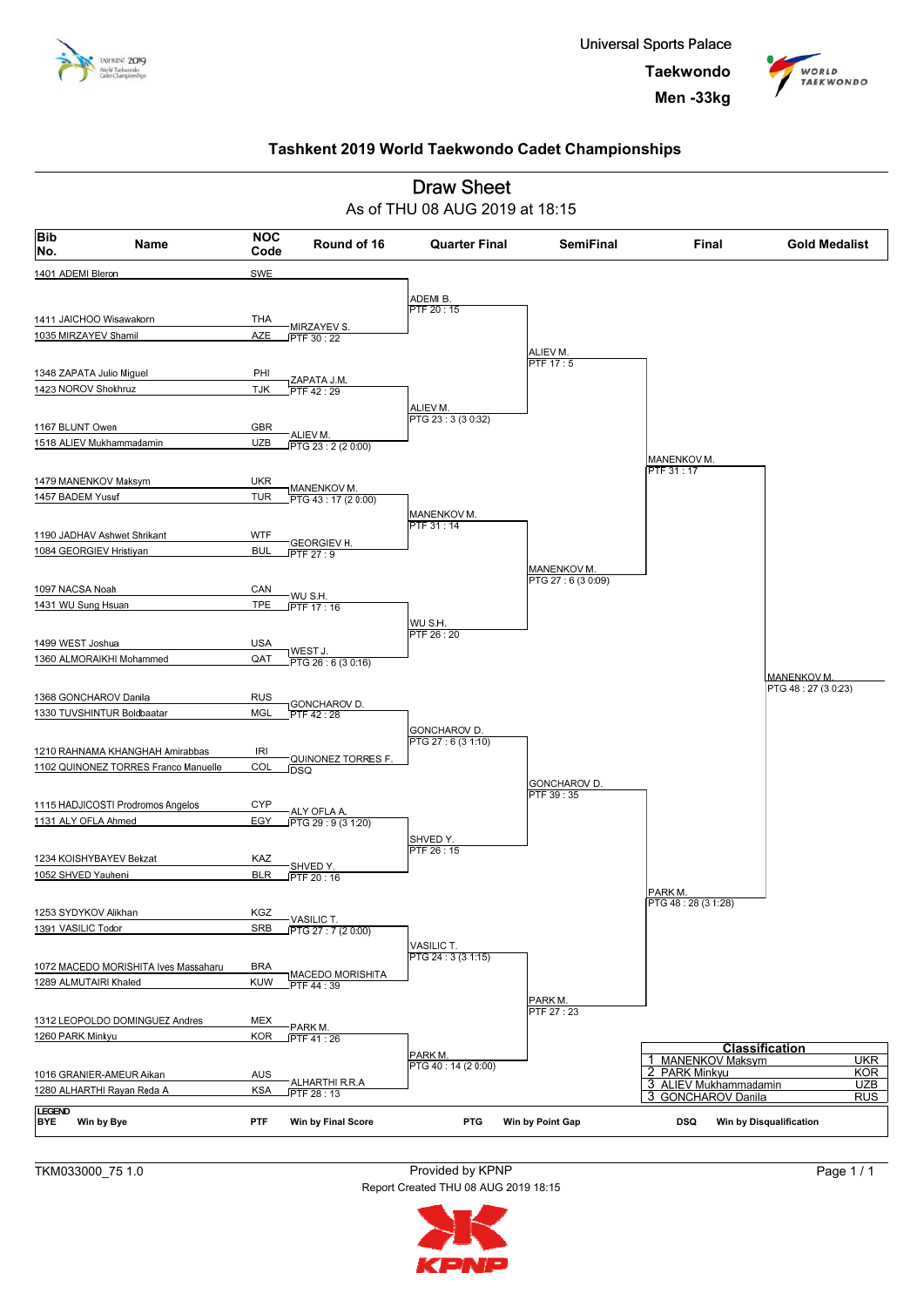



#### **Draw Sheet** As of THU 08 AUG 2019 at 18:15 **Code Name Bib Round of 32 Round of 16 Quarter Final SemiFinal Final Gold Medalist NOC No.** 1235 TLEULES Tamirlan KA. TLEULES T 1519 ULMASOV Abror **UZB** PTF  $17 \cdot 12$ TULMASOV A.<br>PTG 33 : 3 (2 0:00) 1254 ROMANOV larosla **L NOON**  $PTF 28.23$ 1261 MOON Jin-Ho **KOR**  $MOM$  $\frac{110001101}{WDR 0:0 (1 1:29)}$ 1116 SOTIRIOU Konstantinos CYP KAZLOU A PTF  $30:29$ 1406 DLAMINI Sifiso SWZ **SHUKUROV M** <sup>P</sup>TF 41 : 25 1424 SHUKUROV Muhammadrizo **TJK** KAZLOU A 1053 KAZLOU Aliaksandr **BLR** PTG 46:11 (20:00) KAZLOU A. 1036 MAMMADZADA Nihat PTG 37: 17 (3 1:25) A7F AKHMETOV D PTG 26 : 6 (3 1:04) 1017 LOBB Jackson **AUS** SANTANA E.A PTF 30:17 **RRA** 1073 SANTANA Eduardo Arcanjo AKHMETOV D TG 38 : 18 (3 0:32) 1297 AYMANE Eddakir **MAR AKHMETOV D** PTF 38 : 24 1369 AKHMETOV Damir **RUS** AKHMETOV D.<br>DTE 34 : 40 1191 KAMBLE Parag Mahadev **WTF** <sup>P</sup>TF 21 : 10 **VLAYKOV D**  $PTF9:3$ 1085 VLAYKOV Dimitur **BUL** BELANOVIC U. 1103 RAMIREZ CONTRERAS Daniel Jahir COI **BELANOVIC U.** PTF 11 : 8  $1302$  RELANOVIC  $\overline{SP}$  $FTF 23:19$ **BELANOVIC U** PTF 29 : 12 TPF 1432 LI Meng Tse SINSANG I. PTF 21 : 14 1168 BOOTH Kevin **GBR** ELWALID MAHDY K -<u>ELWALID MAHDY P</u><br>PTF 16 : 13 1129 NOAH ANTONIO Quinones Scott **ECU**  $\frac{2.2 \times 10^{10}}{10^{10}}$ 1132 ELWALID MAHDY Khaled FG SINSANG I. ່ 28 : 14 1158 KATTAI Jasper EST SINSANG I PTG 43 : 4 (2 0:00) **THA** 1412 SINSANG Ittiporn SINSANG I TG 23 : 3 (3 1:29) 1313 ALEKC HERNANDEZ Manuel **MEX** ALEKC HERNANDEZ  $DTE 25.8$ 1331 BATBAATAR Tuvshin-Erdene MGL **DROSDOWSKID** PTF 14 : 6 1127 BRUUN August Storm **DEN** DROSDOWSKID 1177 DROSDOWSKI Daniel GER SINSANG I. PTF 26 : 2 1349 MERIN Aldrich Paul Vincent PHI MERIN A.P.V. **PTF 27:14** 1476 MOHAMED Ali **UAE** MERIN A.P.V.<br>PTF 22 : 17 1480 BARDAKOV Ruslan UKR **BARDAKOV R** PTG 38 : 13 (2 0:00) 1290 ALAJMI Fayez KUW JAFARSALEHI P. PTF 25 : 21 1184 WONG Pak Hei **HKG** ALFONSO M.<br>PTG 25 : 5 (3 0:52) 1500 ALFONSO Matthew **USA Classification** 1 SINSANG Ittiporn **THA** <u>JAFARSALEHI P</u> 1458 AYDOGAN Hamza Osman THR 3 2 **AKHMETOV Damir**  $RUS$ **JAFARSALEHI P**  $13:11$ 1211 JAFARSALEHI Pooyan **ANTIMETOV Barnii**<br>JAFARSALEHI Pooyan<br>KAZLOU Aliaksandr  $\overline{R}$  $\overline{\mathsf{IR}}$ PTF 33 : 17 **JAFARSALEHI P** DAFARSALEHIP.<br>PTG 28 : 7 (2 0:00)  $\overline{B}$  $\overline{R}$ 3 1161 SUSILUOTO Otto **FIN** LEGEND<br>**RYF BYE Win by Bye PTG Win by Point Gap PTF Win by Final Score WDR Win by Withdraw**

TKM037000\_75 1.0 Provided by KPNP Report Created THU 08 AUG 2019 18:15

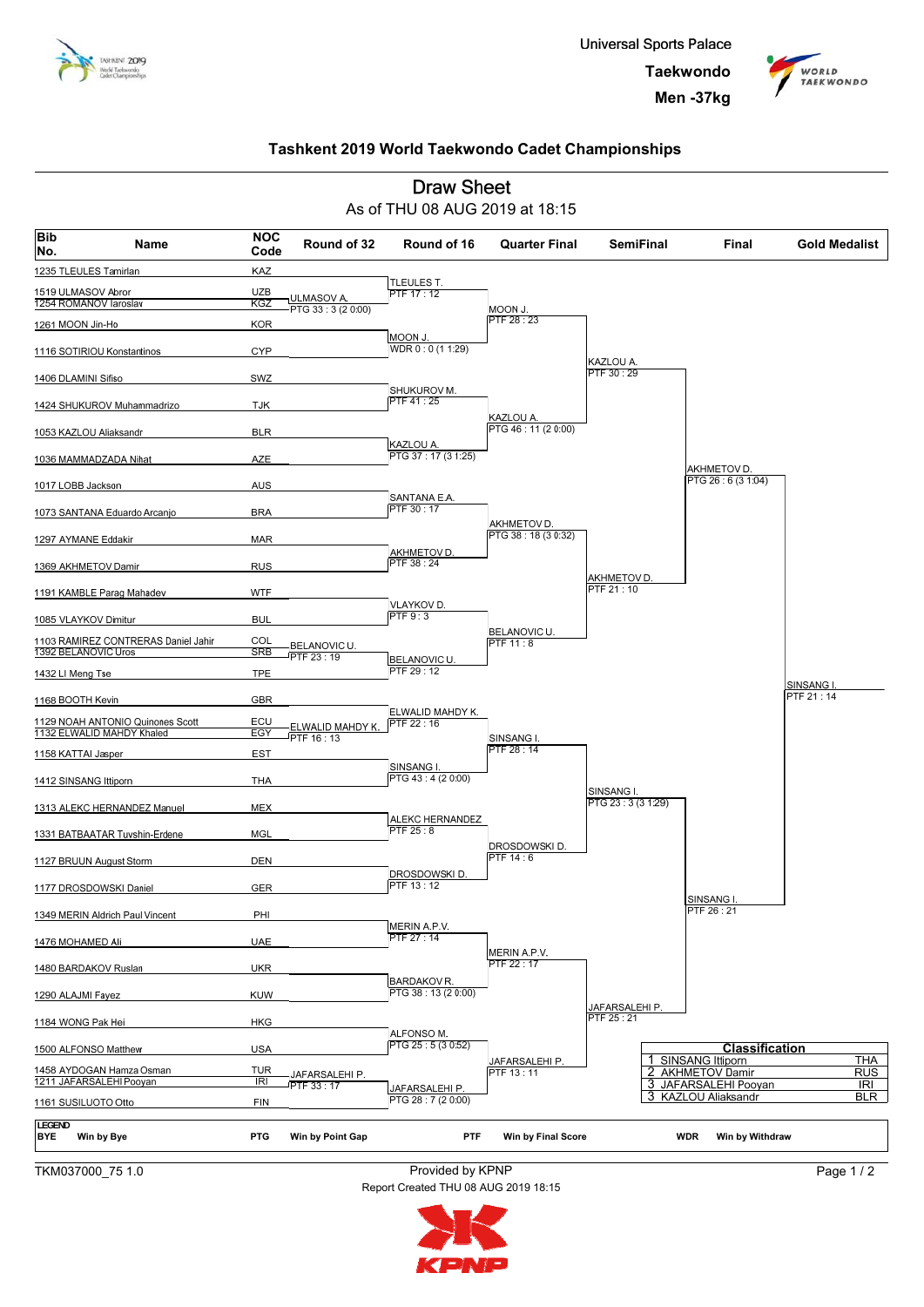





TKM053000\_75 1.0 Provided by KPNP Report Created THU 08 AUG 2019 18:15

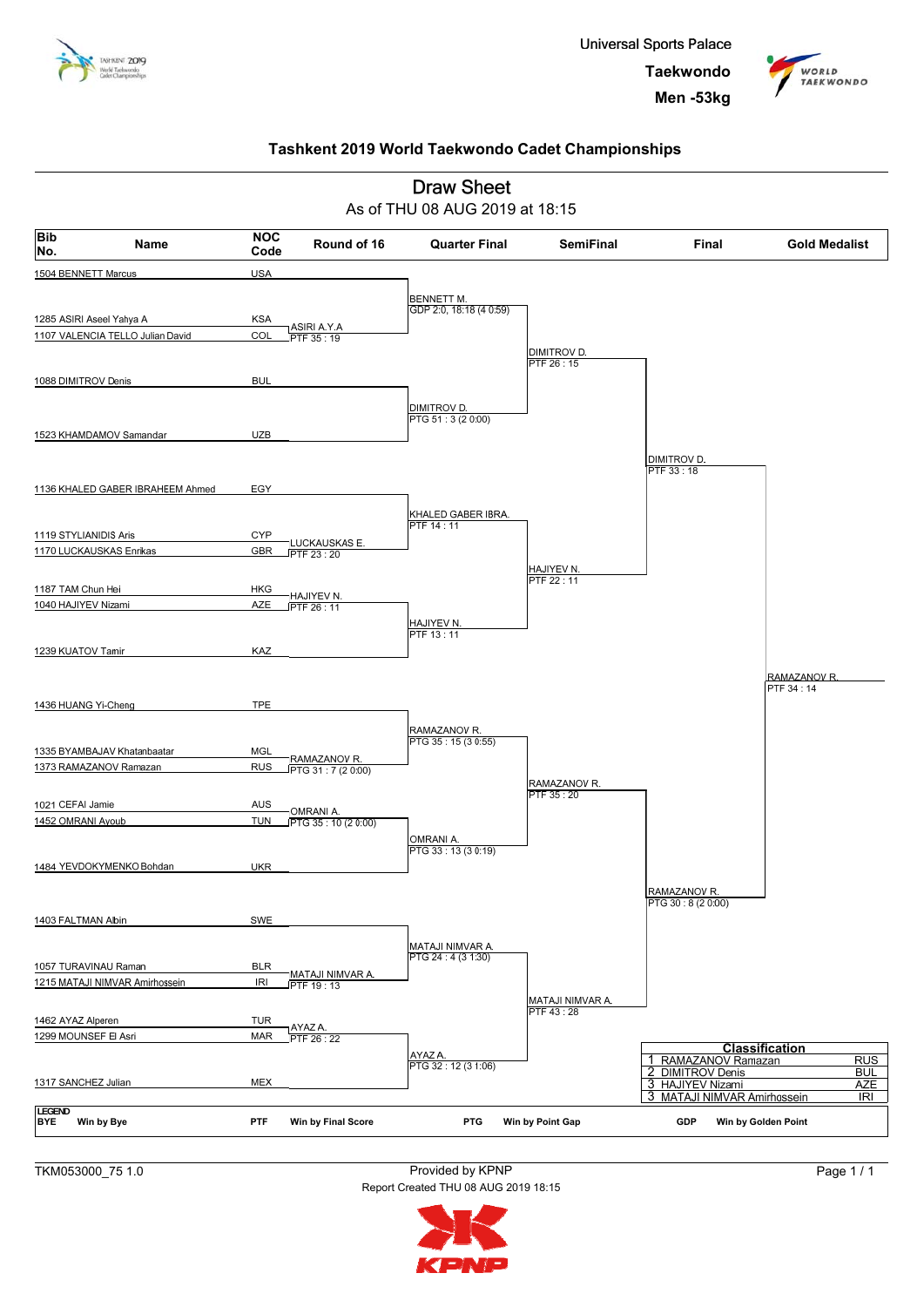





TKW041000\_75 1.0 Provided by KPNP Report Created THU 08 AUG 2019 18:15